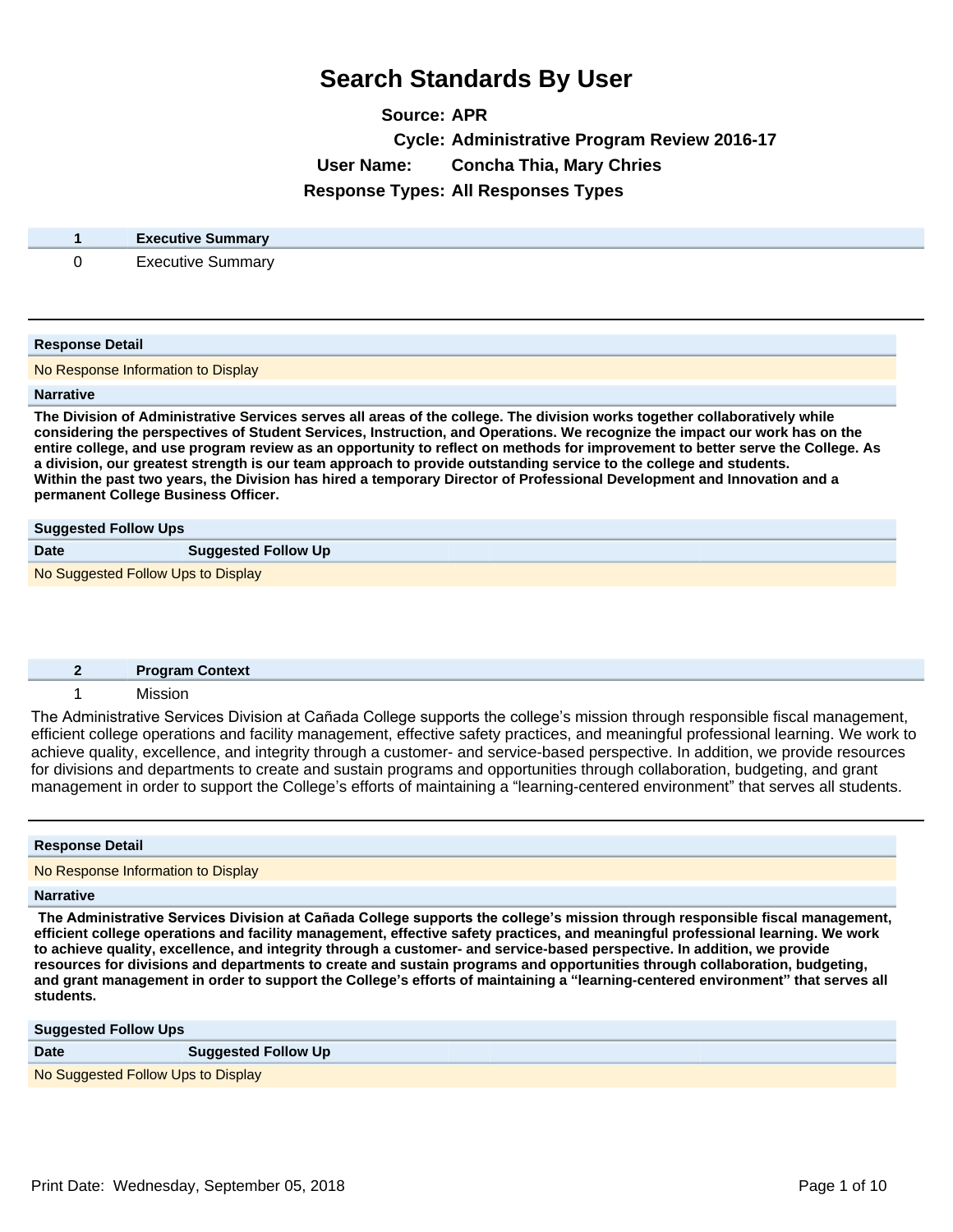**Source: APR Cycle: Administrative Program Review 2016-17 User Name: Concha Thia, Mary Chries Response Types: All Responses Types**

2 Program Description

Program description.

#### **Response Detail**

No Response Information to Display

#### **Narrative**

**The Administrative Services Division fulfills the following roles: Administrative Services (Division Office), Business Office, and Professional Development. This division also serves as the college liaison to the District for Campus Safety, Construction, and Facilities Maintenance and Operations. (Staff: Michelle Marquez, VPA, Gohar Momjian, Interim Director of Operations). The Business Office coordinates college budget development and is responsible for ensuring our college budget, accounting, and payroll functions are in compliance with all financial regulations. This includes preparing annual budget reports, creating periodic budget reports for all college divisions, executing internal and external budget report requirements, processing budget transfers and funding requests for new programs and initiatives, reviewing and monitoring budget requests, and providing financial analysis for the College. This office also manages purchasing, accounts receivable and payable, travel, and personnel requests (Staff: Mary Chries Concha Thia, CBO; Vickie Nunes, External Funding and Compliance Officer; Peter Tam, Accounting Technician).** 

Payroll: As part of managing the College's personnel functions, the Business Office processes payroll for hourly faculty, short**term employees, and student workers. This includes reviewing, processing, and auditing time sheets; submitting time sheets to District Payroll; coordinating fingerprinting, distributing payroll checks for all hourly and full-time faculty, and processing step increases for hourly faculty (Staff: Christine Huynh, Payroll Technician; Sarita Lopez, Accounting Technician).**

**Grants: The Business Office provides support for grant proposal development and post-award grant management. Members of this office work closely with grant project directors to provide fiscal oversight and management of awards throughout the grant and contract or cooperative agreement. This involves assisting with all financial aspects of the grant including, but not limited to entering budgets and monitoring grant expenditures for compliance with requirements and federal and state regulations ( Cashiers¶Office: The Cashiers¶Office assists students with payment of fees while maintaining College and District policies. Individuals in this office communicate with many areas of the college to ensure that students receive accurate and timely information. The Cashiers¶Office is also responsible for external billing for student enrollment, selling and distributing parking permits, reconciling parking fees, check disbursements to students and employees, cash handling and deposits for college events, mandated cost claims, facility rentals, and Associated Student Body bookkeeping (Staff: Rachel Corrales, Senior**  Accounting Coordinator; Mario Peña, Accounting Technician/ASB Bookkeeper; Hugo Enciso, Accounting Technician). **Shipping and Receiving: The Shipping and Receiving Office processes all college incoming and outgoing mail and shipments. This also includes operating and monitoring mail equipment, mail sorting, and mail and package distribution (Staff: Henry Guevara, Shipping and Receiving Clerk).**

**Professional Development organizes opportunities for College employees to build professional and personal skills, network onand off-campus, share experiences and learning, and increase potential for career and personal growth. This involves guiding the College¶s Professional Learning Committee and the Classified Staff Professional Development Work Group, coordinating college Flex Days and other on-campus professional learning opportunities, and developing and assessing the College¶s Professional Learning Plan. (Staff: Erin Moore, Director of Professional Development).**

| <b>Suggested Follow Ups</b>        |                            |
|------------------------------------|----------------------------|
| <b>Date</b>                        | <b>Suggested Follow Up</b> |
| No Suggested Follow Ups to Display |                            |

3 Community and Labor Needs

Describe how changes in community needs, employment needs, technology, licensing, or accreditation affect your program.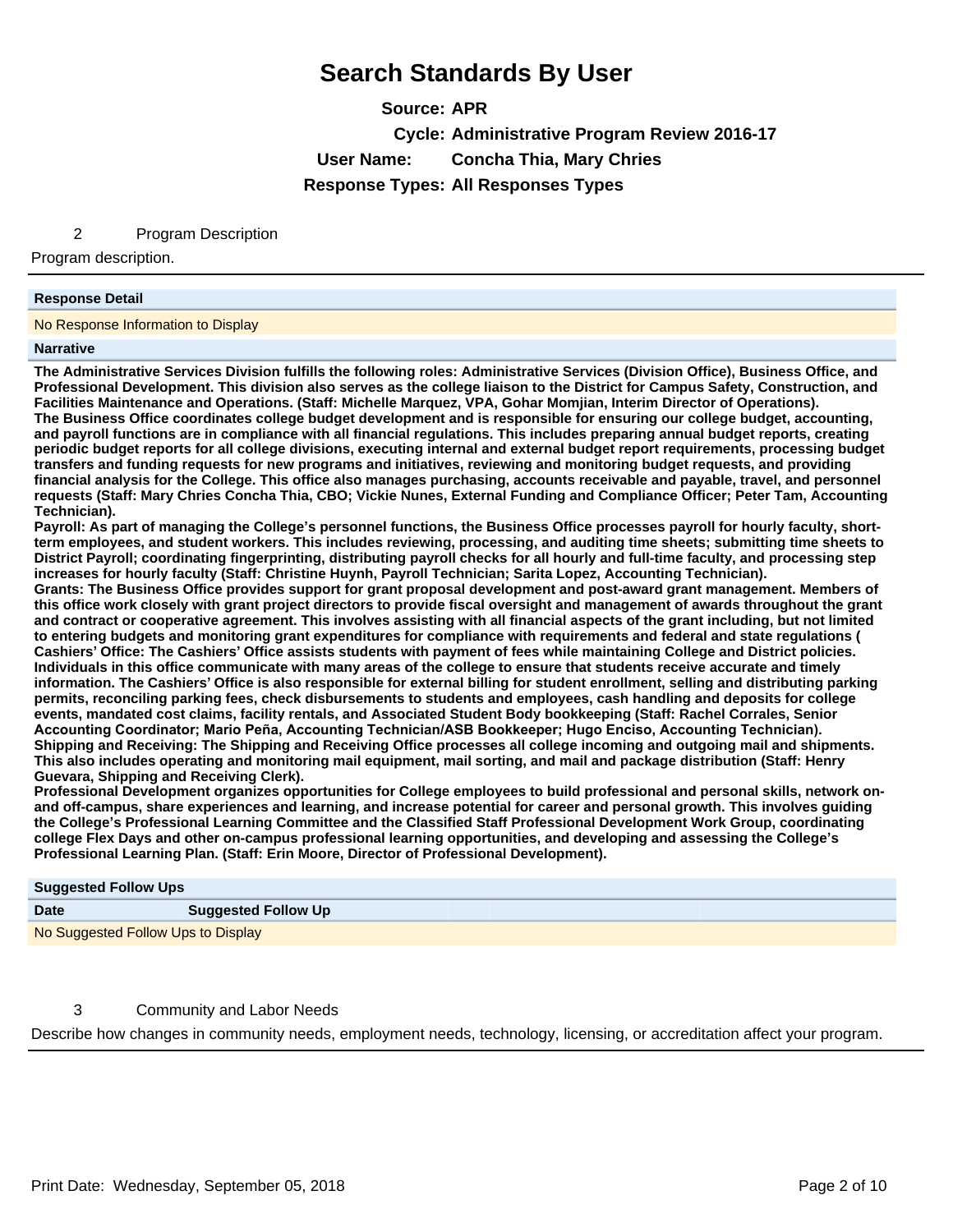**Source: APR Cycle: Administrative Program Review 2016-17 User Name: Concha Thia, Mary Chries Response Types: All Responses Types**

#### **Response Detail**

No Response Information to Display

#### **Narrative**

**Changes in the level of short-term hourly personnel and adjunct faculty have increased the administrative workload in the Payroll Department. In addition, employees in our division have been asked to work in other areas of the District and College which has impacted our continuity of operations. Both of these changes have created a continued increase in workload due to changes related to sick leave for short term hourly and student workers, and reorganizing staff to ensure all service areas of the Division are maintained. Additionally, the administrative work associated with grants, categorical funding, and contracts has substantially impacted the workload of the Budget Office. As the college continues to pursue external funding to support student success, the Budget Office will experience the impact of increased accounting measures, reporting, fiduciary responsibilities, and personnel effects. Lastly, changes in community needs and partnerships has resulted in an increase in both internal and external facility rental requests. The increase in these requests results in more administrative time to negotiate, develop, and execute contracts, as well as process invoices and payments.** 

| <b>Suggested Follow Ups</b>        |                            |  |
|------------------------------------|----------------------------|--|
| <b>Date</b>                        | <b>Suggested Follow Up</b> |  |
| No Suggested Follow Ups to Display |                            |  |

| <b>Looking Back</b>             |
|---------------------------------|
| Major Accomplishments           |
| Describe major accomplishments. |

#### **Response Detail**

No Response Information to Display

#### **Narrative**

**Processed employee payroll accurately and timely; provided staff training in a variety of areas; increased attendance at College Flex Days; recorded all payroll transactions in Banner; provided technical assistance to department personnel regarding budget availability, transfers, pro cards, Banner training, pro card training, and business office processes; increased cross training; developed a College Professional Learning Framework for implementation at the college; established processes for Classified Conference Attendance and Tuition Reimbursement, including funding allocation and application process for the Classified Leadership Institute; organized meetings with grant managers; supported the College¶s transition to a new technologies and processes; introduced Lynda.com to campus.**

| <b>Suggested Follow Ups</b>        |                            |
|------------------------------------|----------------------------|
| <b>Date</b>                        | <b>Suggested Follow Up</b> |
| No Suggested Follow Ups to Display |                            |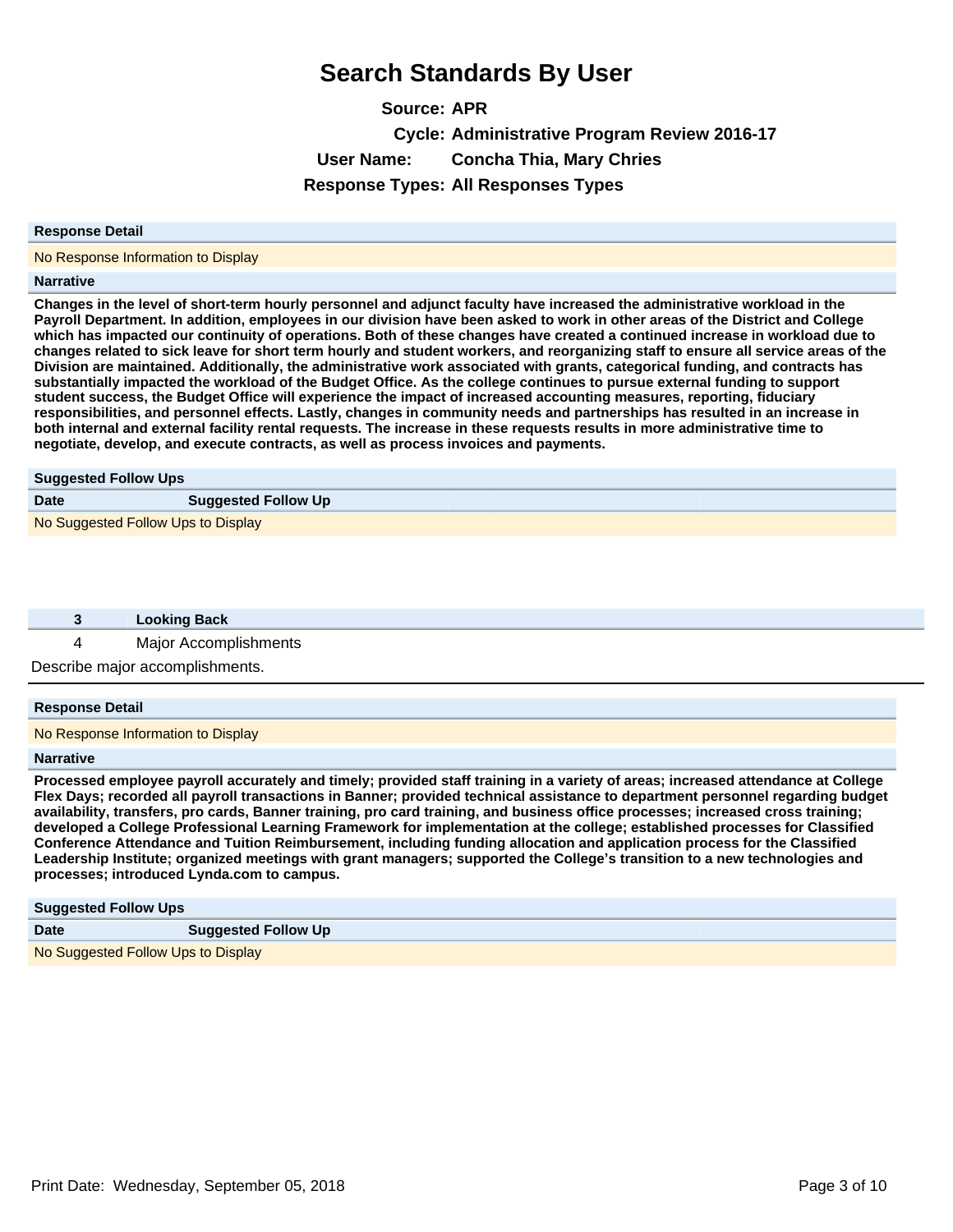**Source: APR Cycle: Administrative Program Review 2016-17 User Name: Concha Thia, Mary Chries Response Types: All Responses Types**

5 Impact of Resource Allocations

Describe the impact to-date that each new resource (staff, non-instructional assignment, equipment, facilities, research, funding) has had on your program/unit/office and measures of student success or client satisfaction.

#### **Response Detail**

No Response Information to Display

#### **Narrative**

**We purchased a new safe and money counter for the Cashiers¶Office. The new money counter has increased the accuracy and efficiency of counting large sums of money, and the new safe has ensured that checks and cash are secure within the Cashiers¶ Office.**

**In November of 2015, the College hired a temporary Director of Professional Development and Innovation. This position has coordinated efforts across multiple areas of campus to establish a college-wide Professional Learning Framework that will become an integral part of developing a Professional Learning Plan with the new College-wide Professional Learning Committee. These efforts and this position will create a college-wide Professional Learning Program to meet the needs of all roles on campus: faculty, staff, and administrators.** 

**The Administrative Services Division has also added a permanent part-time Shipping and Receiving Clerk. This position offers consistent processes and delivery of Campus mail ensuring accuracy in sending and delivering correspondence and packages to all areas of campus.**

**Recently, the Division added a temporary Director of Operations. Through this position, the grant application, grant management, reporting, and closing processes will be clarified and revised in order to create an effective and efficient process that maintains the integrity of the grant and the College¶s funding from a variety of sources.**

| <b>Suggested Follow Ups</b>        |                            |
|------------------------------------|----------------------------|
| <b>Date</b>                        | <b>Suggested Follow Up</b> |
| No Suggested Follow Ups to Display |                            |

**4 Current State of the Program**

6.A. State of the Program - Observation

Describe the current state of the program (May include strengths and challenges).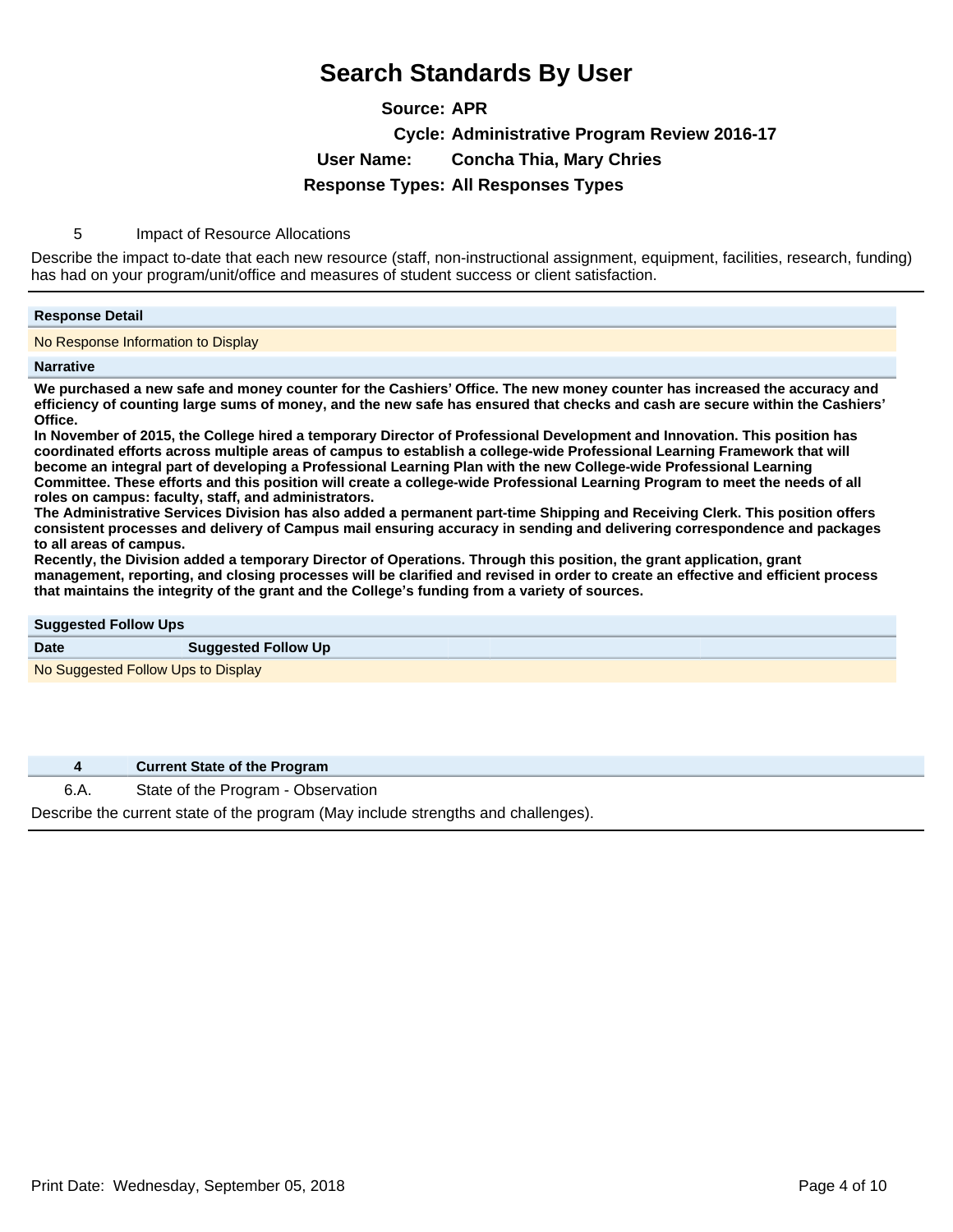**Source: APR Cycle: Administrative Program Review 2016-17 User Name: Concha Thia, Mary Chries Response Types: All Responses Types**

#### **Response Detail**

No Response Information to Display

#### **Narrative**

**The Administrative Services Division has a competent team that works to support college operations. We have many strengths, including:**

- **Supportive to college operations**
- **Strong teamwork ethic**
- **Open communication**
- **Cross-trained staff across departments**
- **Strong technical skills**
- **Dedication to the college mission**
- **Customer-service oriented**

**In addition to the numerous strengths of the Division, there are several challenges that exist.**

- Processing payroll for adjunct faculty that have classes cancelled
- Balancing time and effort between Fund 1 and Fund 3
- Inequitable distribution of fiscal duties at the division level results in Division staff spending time doing tasks that **department personnel could do** Anticipating peak times for the cashier's office, and planning staffing to cover peak times
- Facility rentals require a great deal of staff time with no dedicated personnel for this function
- Communicating procedures campus wide that impact the Division
- **Overall workload for staff**

Reorganizing job responsibilities and hiring short-term employees to cover job roles for **holloginal** individuals who are **temporarily reassigned**

**Suggested Follow Ups**

#### **Date Suggested Follow Up**

No Suggested Follow Ups to Display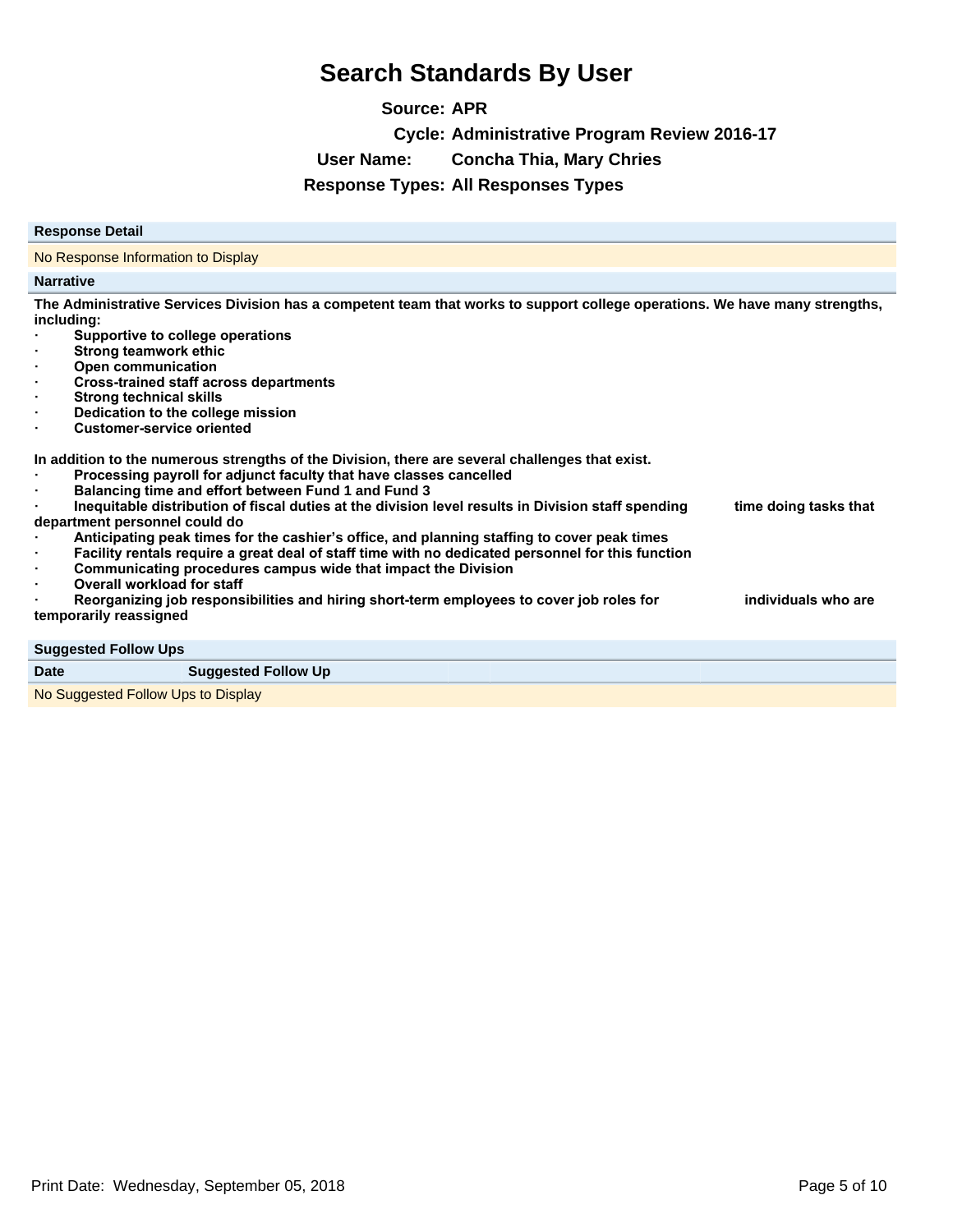**Source: APR Cycle: Administrative Program Review 2016-17 User Name: Concha Thia, Mary Chries Response Types: All Responses Types**

6.B. State of the Program - Evaluation

What changes could be implemented to improve your program?

#### **Response Detail**

No Response Information to Display

#### **Narrative**

**Over the past two years, the Division has spent time reviewing existing processes and work flows to identify areas for improvement. The Division also reviewed the annual College Governance survey and discussed the results pertinent to our Division. Every month during Division meetings, we discuss our goals, challenges, suggestions for improvements, and successes.** 

In 2016, 40% of employees felt they do not have adequate opportunities to participate in the development of financial plans **and budgets. To improve this measure, the Division will increase communications in the budget development process and support opportunities for employees to participate in their respective department/division budget development. We will also improve and refine the budget development information shared at college governance committee meetings and use those opportunities to receive feedback on college budget development processes.**

More cross training in the Division will create more transparency, continuity, and efficiency among processes and policies.

Improving and updating information on Division webpages and communicating those updates with the College will **provide resources on budget development, grant processes, professional learning, etc.** 

- Providing trainings and resources for budget development with divisions, and grant and program managers.
- **Offering opportunities for inter-campus networking.**

#### **Suggested Follow Ups**

No Suggested Follow Ups to Display

7.A. SAO Assessment Plan

Describe your program's SAO assessment plan.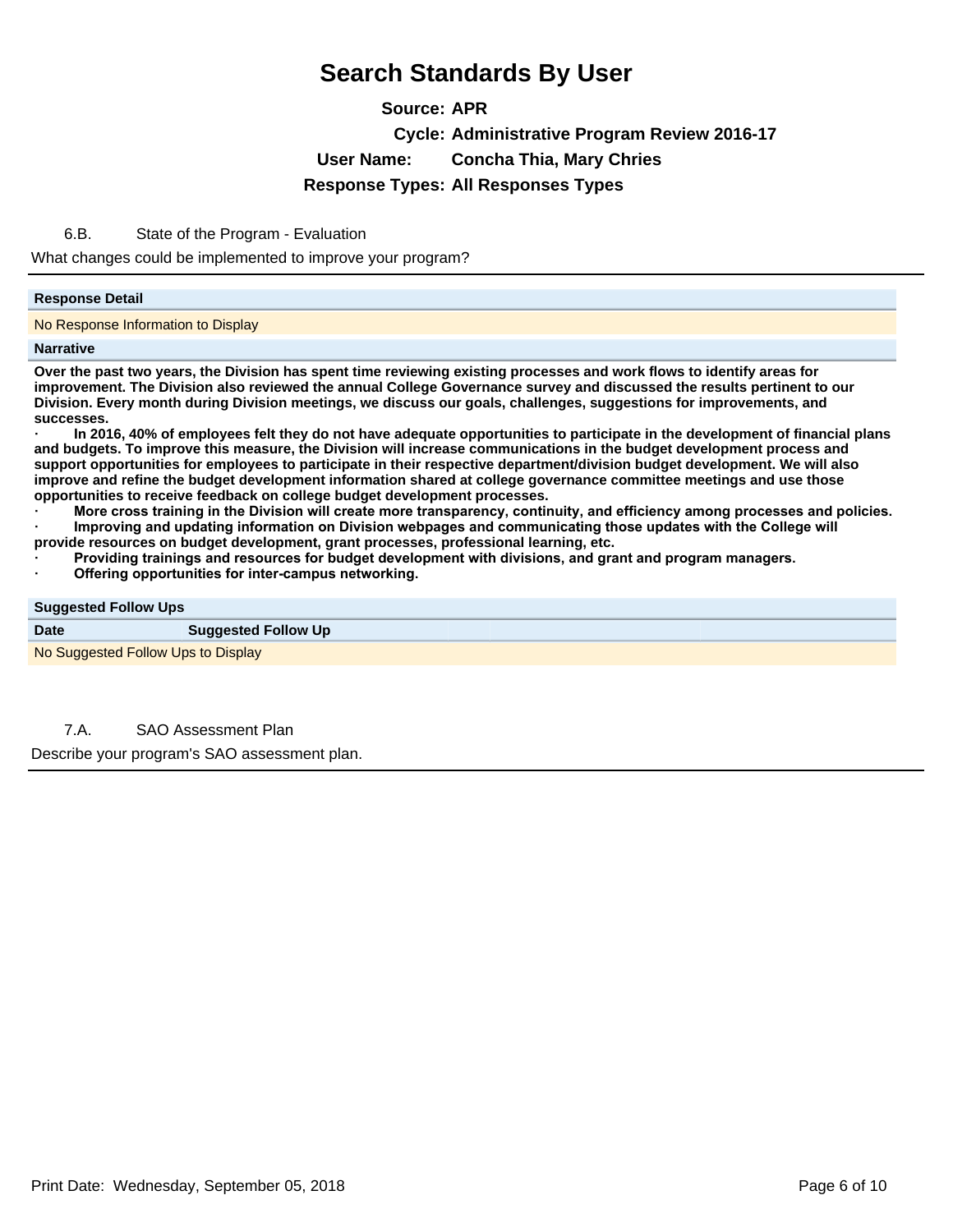**Source: APR**

**Cycle: Administrative Program Review 2016-17**

**User Name: Concha Thia, Mary Chries**

**Response Types: All Responses Types**

#### **Response Detail**

No Response Information to Display

#### **Narrative**

**Division Office:** 

**Problem: College employees want more transparency and communication regarding determining budgets.**

**SAO: College employees will have opportunities to participate in the development of financial plans and budgets.**

### **Budget Office:**

Problem: Too many internal findings for procurement cards

SAO: Employees will know proper documentation and procedures for using procurement cards in order to reduce internal and **external audit findings.**

**Grants and Compliance Office:** 

Problem: Outdated and inconsistent information available to campus regarding grants

**6 SAO: Faculty and staff will have information and documents available regarding grants.** 

**Faculty Payroll:** 

Problem: Inconsistent communication of timelines for adjunct payroll

**6 SAO: Adjunct faculty will get paid timely and accurately.** 

**Short-term hourly & student payroll:** 

**Problem: Paperwork for student hires is not submitted nor are student worker timesheets approved within when needed for**  timely processing

**SAO: Approvers will have detailed information about hiring paperwork and payroll deadlines before each peak hiring time in order to ensure timely and accurate records and payment of temporary workers.**

**Professional Development:**

**Problem: College-wide professional development lacks cohesion** 

**SAO: Campus employees will learn and refine skills and competencies in a variety of areas pertaining to learning and teaching, communication and collaboration, and career and personal growth and development. Cashiers' Office:** 

**Problem: Students dropped for nonpayment impacts college enrollment and student success**

**6 SAO: Decrease the number of students being dropped for non-payment.** 

**Shipping and Receiving:** 

**Problem: The U.S. Postal Service comes to campus at inconsistent times reducing efficiency of mail delivery throughout campus SAO: Ensure security and timeliness of mail and package delivery throughout campus.**

#### **Suggested Follow Ups**

| ___         |                                    |
|-------------|------------------------------------|
| <b>Date</b> | <b>Suggested Follow Up</b>         |
|             | No Suggested Follow Ups to Display |

#### 7.B. SAO Assessment Results and Impact

Summarize the findings of your program's SAO assessments. What are some improvements that have been, or can be, implemented as a result of SAO assessment?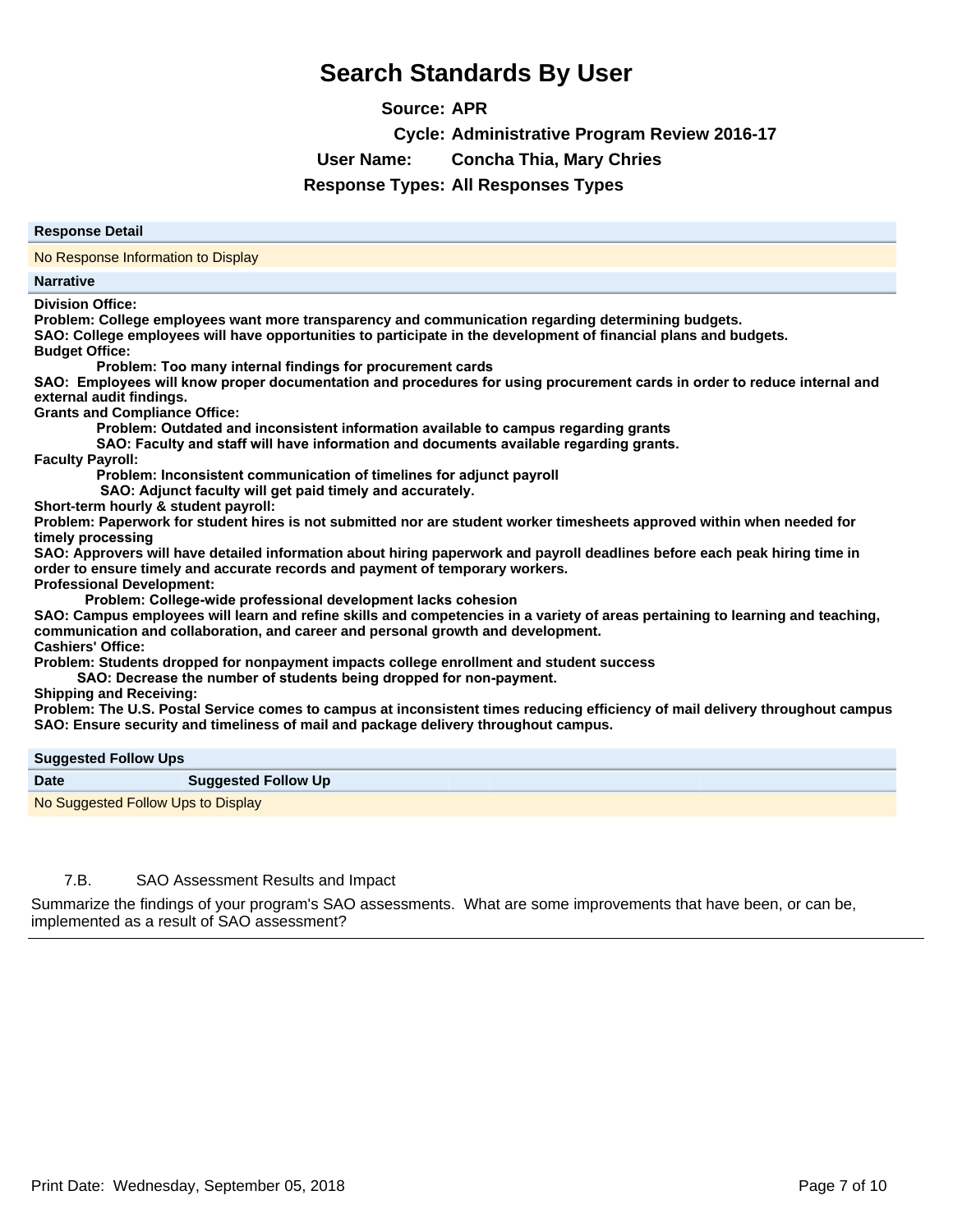**Source: APR Cycle: Administrative Program Review 2016-17 User Name: Concha Thia, Mary Chries Response Types: All Responses Types**

#### **Response Detail**

No Response Information to Display

#### **Narrative**

**Anecdotally, we know that in order to improve the outcomes, we need to develop a systematic process for budget development and monitoring for Deans and Division Assistants. We also need to develop and provide just in time training and technical assistance to individuals on campus that have budgeting responsibilities for both unrestricted and restricted funds. The Budget Office has conducted numerous trainings on use of procurement cards and completing forms for reimbursements. Furthermore, the Budget Office has also met with Division Deans and Division Assistants to discuss annual budgets for each area. The Director of Professional Development has worked with a college-wide team to create a college Professional Learning Framework. The College Professional Learning Plan is under development and scheduled for completion and approval in the Spring of 2017. The Admin Services webpage provides information on the many roles within the Division as well as a variety of resources for creating and maintaining a budget.** 

**Individuals in the working in the Budget Office and Cashiers¶Office have been cross trained in a many of the job responsibilities in order to create consistent practices throughout the Division. This includes updating compliance information for processing grants and creating a process for Classified Staff and management Professional Development fund allocations.** 

**The Division webpage and webpages for Grants and Professional Learning are also being updated. These updates include personnel changes, resources, and training opportunities.** 

**All Division members have participated in professional learning activities including conference attendance, Admin 101, budget workshops, flex days, ASB trainings, emergency prep trainings, district sponsored trainings, and Lynda.com courses. We also have staff participating in the employee tuition reimbursement program to work towards personal educational goals.**

#### **Suggested Follow Ups**

| <b>Date</b>                        | <b>Suggested Follow Up</b> |
|------------------------------------|----------------------------|
| No Suggested Follow Ups to Display |                            |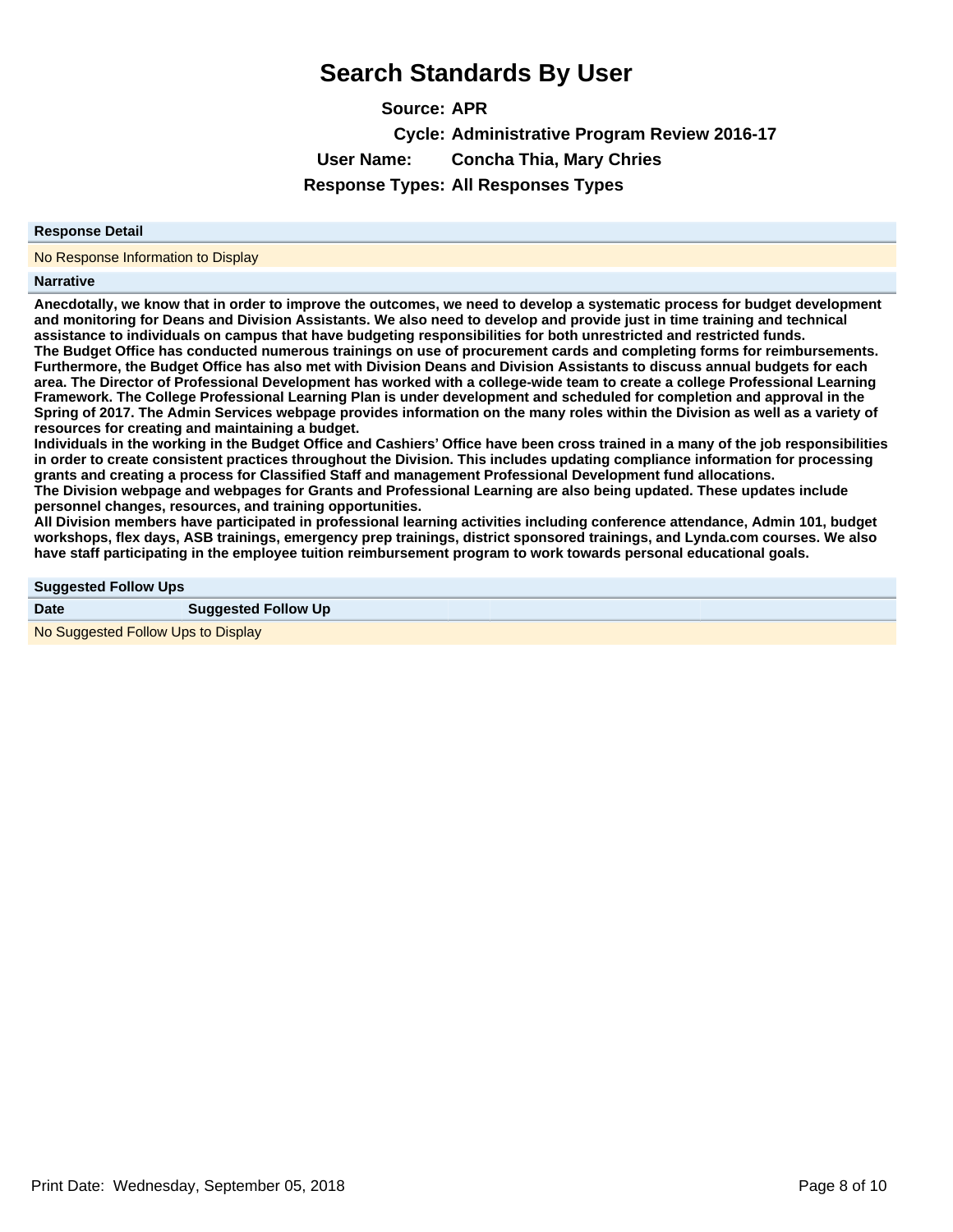**Source: APR Cycle: Administrative Program Review 2016-17 User Name: Concha Thia, Mary Chries Response Types: All Responses Types**

| <b>Looking Ahead</b> |
|----------------------|
|                      |

8 Program Improvement Initiatives

How will you address the opportunities for improvement that you identified throughout the prior sections of this Program Review? What research or training will you need to accomplish these plans? What supplies, equipment, or facilities improvements do you need? Please do not include a written response here. Rather, use the Planning module of SPOL to create your Strategic Action Plans.

#### **Response Detail**

No Response Information to Display

#### **Narrative**

 **Action Plan Timeline Responsible party Resources required** 

 **Provide ongoing information about the budgeting timeline, processes, and results to the campus community (formally and informally). Each semester from Spring 2017±Spring 2019. Michelle Marquez Campus governance survey (Q12) Procurement card document audit Fall 2017, Spring 2018, Fall 2017, Spring 2019 Mary Chries Concha Thia Procurement card reports, general office supplies** 

 **Update the grants website with current information. Updates completed by Fall 2017 Vickie Nunes & Gohar Momjian Website updates** 

 **Set monthly payroll deadlines and send reminders to Divisions while auditing monthly reports for accuracy Beginning of each semester Spring 2017, Fall 2017, Spring 2018, Fall 2018 Christine Huynh General office supplies and programs; Banner reports** 

 **Create a campus-wide Professional Learning Program of regular professional learning opportunities Spring 2017, Fall 2017, Spring 2018, Fall 2018 Erin Moore Campus-wide Needs Assessment; College PL Plan; materials for sessions; feedback surveys; calendar of events** 

 **Contact students with late payments via SARS call, email, and postcards Spring 2017, Summer 2017, Fall 2017, Spring 2018, Summer 2018, Fall 2018 Rachel Corrales, Mario Pena, Hugo Enciso, Script for phone calls, postcards, postage, labels, Banner reports** 

 **Determine peak hiring times and send emails to potential approvers 1±2 weeks prior to peak times (2 emails per semester) Fall 2017, Spring, Summer, and Fall 2018 Sarita Lopez, Vickie Nunes, Liliana Garcia-Arteaga Draft email, timeline of deadlines, list of approvers, excel log, payroll reports,** 

 **Request a secure mail bin and communicate new process for mail delivery with the U.S. Postal carrier, including providing a key. Fall 2017 Henry Guevara, Budget Office, VP Marquez Secure mail bin** 

#### **Suggested Follow Ups**

| <b>Date</b>                        | <b>Suggested Follow Up</b> |  |
|------------------------------------|----------------------------|--|
| No Suggested Follow Ups to Display |                            |  |